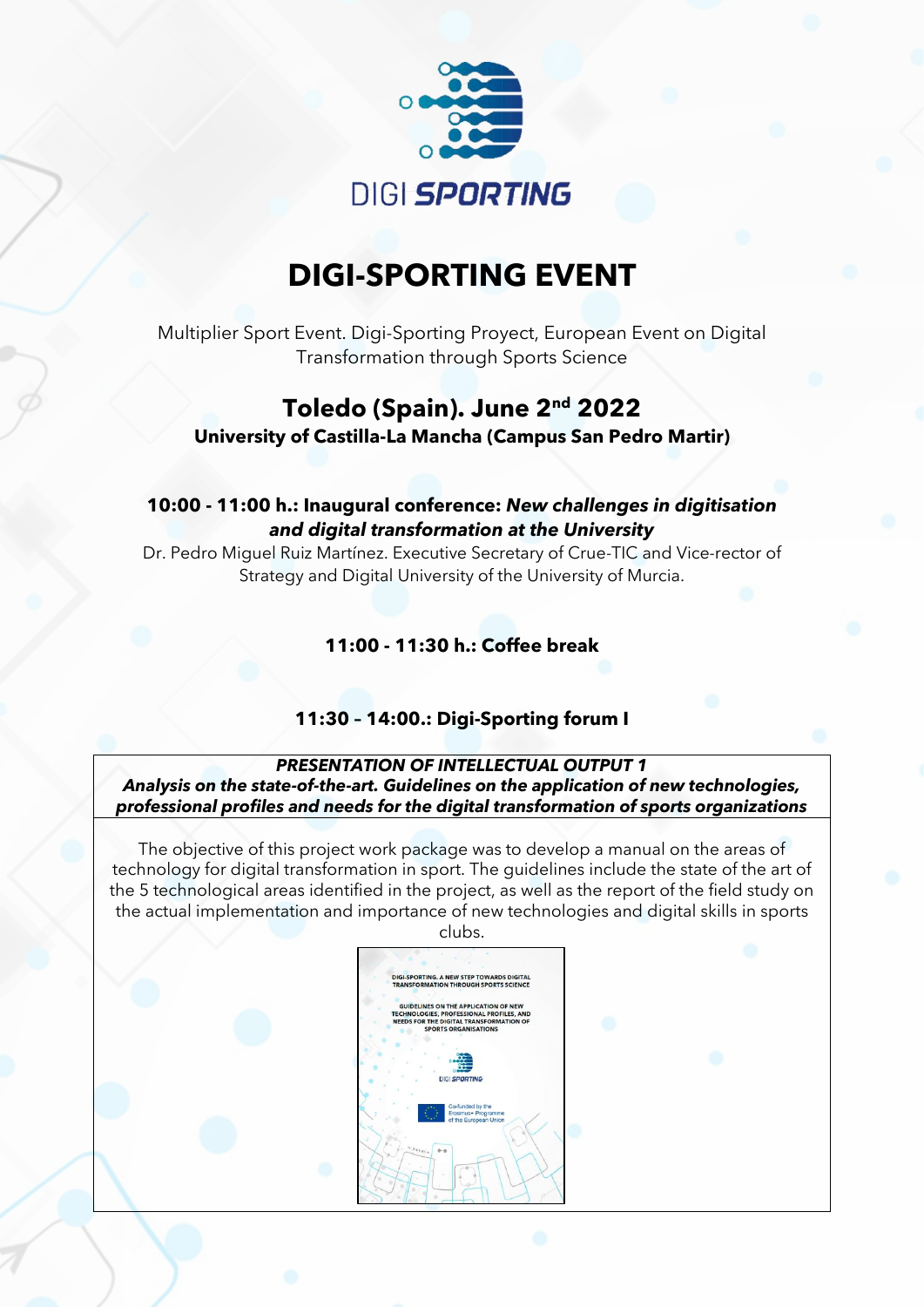#### *PRESENTATION OF INTELLECTUAL OUTPUT 2 Curriculum for postgraduate training for the technologist-analyst in the field of sports science profile*

The objective of this second phase was to design a study plan for the completion of a shortterm online postgraduate course, which may be a draft of a master's degree, allowing a specialization of technologist-analyst in sport graduates in sport sciences with any specialization or area of work. It could also be suitable for people with higher training or not, that work effectively in the sports environment.



## **Other works and communications about the topic (presented by assistants):**

- *Analysis of the social and economic impact of sports tourism post-Covid19: a case study*. María José Gomis Gomis. University of Alicante.
- *Challenge for Discounts.* Jordà Fernández Viñas. Physical Education Teacher (IES LLuís Domènech i Montaner).
- *Growth of the number of fans in the official profiles on Twitter, Instagram, Facebook and TikTok of the top 20 European football clubs according to their income.* Manel Valcarce-Torrente. International University of Valencia.
- *From Water to the Classroom. Effect of a flipped classroom program in blended teaching of nautical-aquatic sports in CAFD.* Vicente Morales-Baños. University of Murcia.
- *Differences in the Acceleration-Velocity profile between games and training: do you train like you play?* Antonio Alonso Callejo. University of Castilla-La Mancha.
	- *Application for the creation of ground truth focused on the feeding of AI systems for the analysis of sports performance and the safe practice of physical exercise from video.* Aritz Badiola Bengoa. Deusto University.
- *Interactive web application based on player performance data for decision making in team sports.* Gabriel García de Baquedano Landaida. Deusto University.
	- *Evaluation of the performance of female handball players using artificial intelligence techniques.* Eusebio Angulo Sánchez Herrera. University of Castilla-La Mancha.
	- *Football, social networks and commercial impact to global audiences.* Pilar Aparicio. University of Barcelona.
- *OTT digital platforms. Case study "The League".* Toni Mora. López Sports Event Manager at You First.
	- *Relationship between e-lifestyles and the use of the fitness center app.* Helena Ferreira Barbosa. Beja Polytechnic Institute.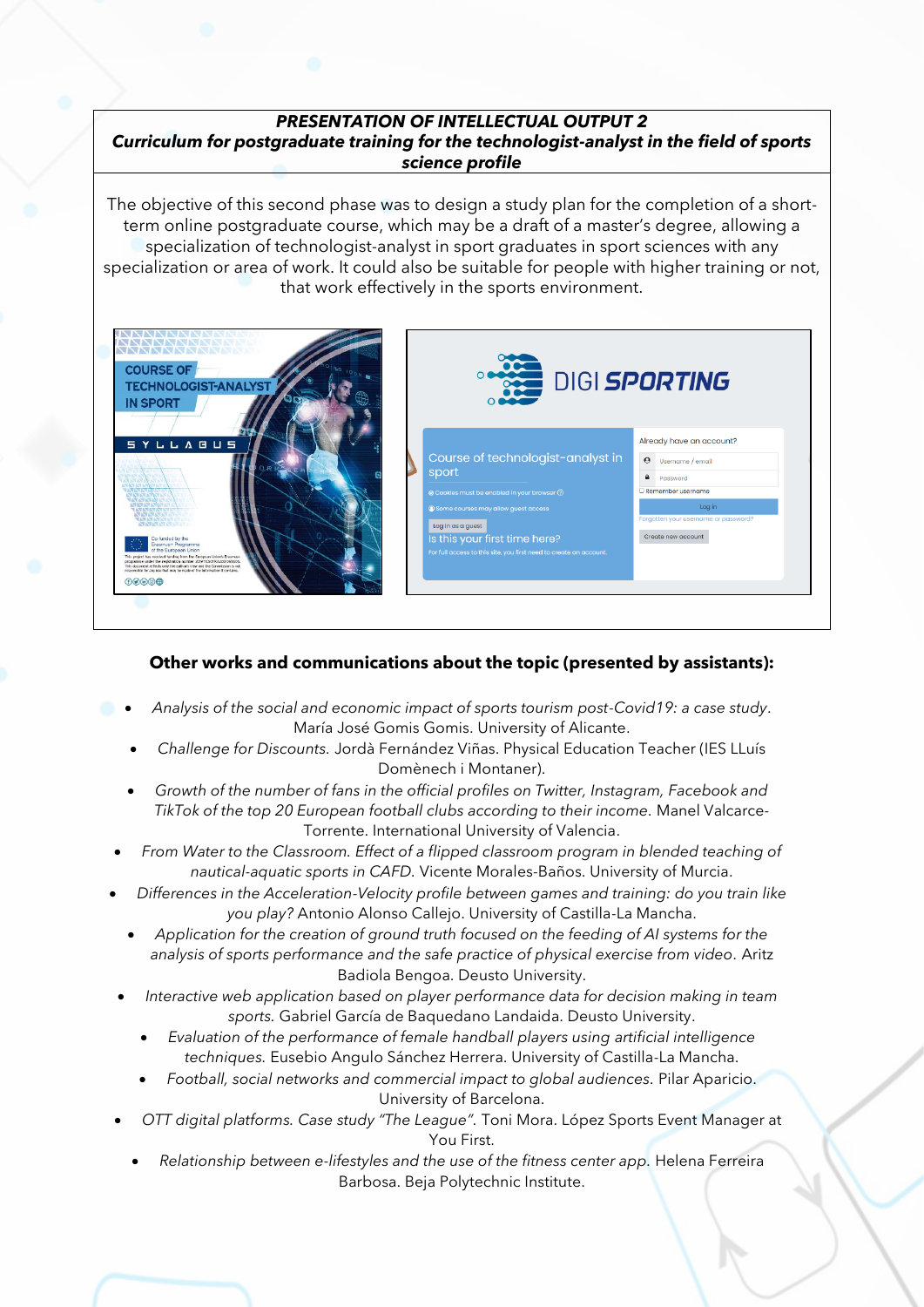### **14:00 - 15:30 h.: Lunch break**

## **15:45 - 17:00 h.: Digi-Sporting forum II**

#### *PRESENTATION OF INTELLECTUAL OUTPUT 3 Self-diagnostic interactive tool to define sports organizations specifics needs an guide on potential tools for covering these shortcomings*

In this phase of the project, a self-diagnosis tool has been developed so that sports clubs can assess their level of digital transformation. The questionnaire is divided into technological areas and has an online tool.

| info@igoidsportec.com \, 925268800 Ext. 96828 |                                                       |              |                      | Profile   Logout |
|-----------------------------------------------|-------------------------------------------------------|--------------|----------------------|------------------|
| £<br><b>DIGI SPORTING</b>                     |                                                       | Questionaire | My Attemps Account v | Privacy policy   |
|                                               |                                                       |              |                      |                  |
|                                               | Please select a language:<br>- select-<br>v           |              |                      |                  |
|                                               | - select -<br>English<br>Spanish<br>French<br>Italian |              |                      |                  |
|                                               | German<br>Greek<br>Portuguese                         |              |                      |                  |

á A é

### *PRESENTATION OF INTELLECTUAL OUTPUT 4 Quality Seal for recognizing digital transformation on sports organizations*

Based on the results of the self-assessment tool, thresholds have been defined that lead to a quality seal to recognize the level of digital transformation of sports clubs, on 3 levels. In addition, the self-assessment tool links to a repository of materials to help digital transformation.



#### **Other works and communications about the topic (presented by assistants):**

- *The importance-valuation analysis in fitness Apps: The case of Fitbe.* Jerónimo García Fernández. University of Sevilla.
- *Evaluation of the EdMedia platform on the use of social media in student-athletes to promote their Dual Career.* Alberto Vidal Vilaplana. University *of Valencia.*
- *Tokenization in sports. A simple variance decomposition analysis.* Pablo Agnese. International University of Catalonia.
- *Physical variables of external load measured by GPS and their relationship with the risk of injury*. Antonio Alonso Callejo. University of Castilla-La Mancha.